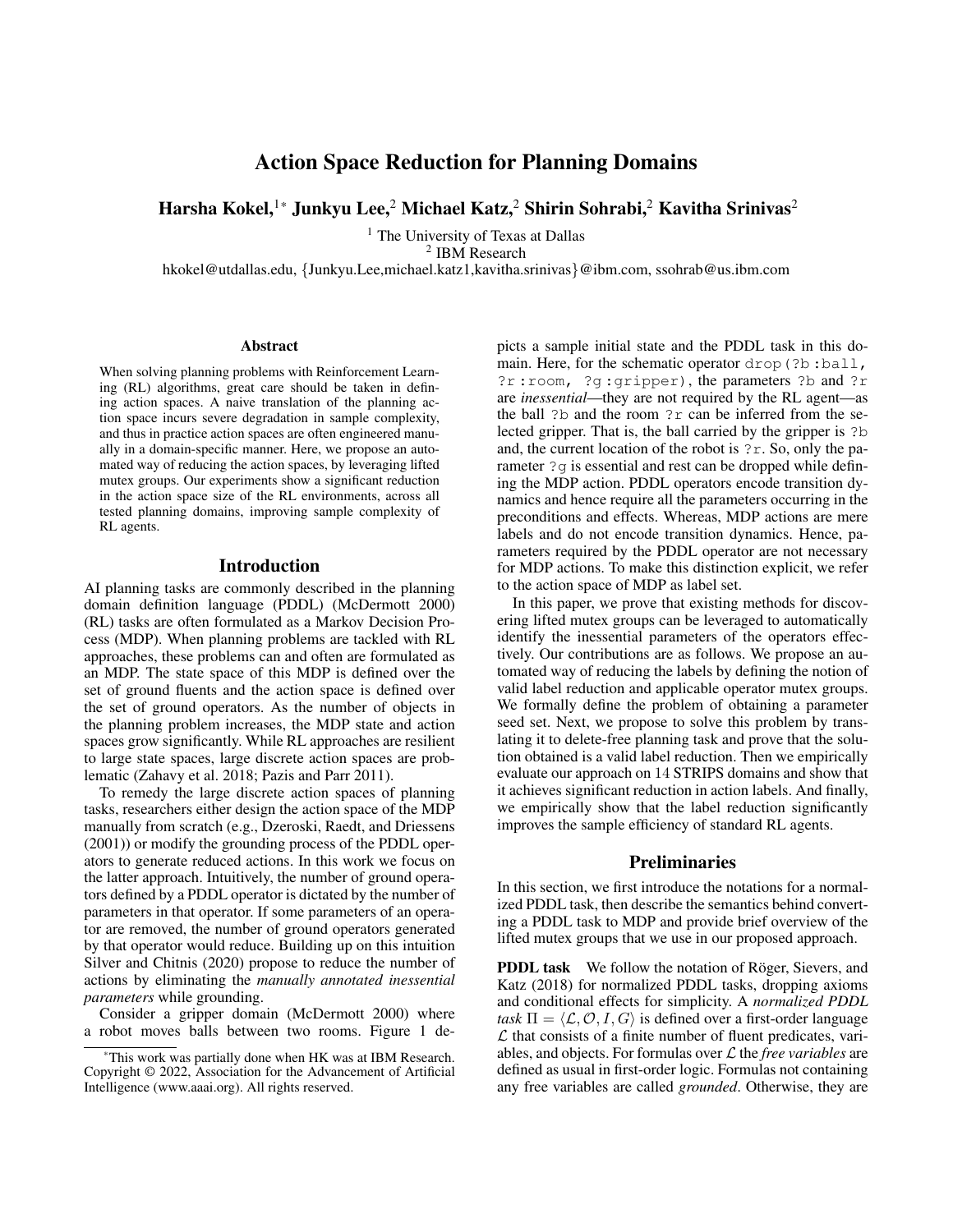

(a)

```
A normalized PDDL Gripper task \Pi = \langle \mathcal{L}, \mathcal{O}, I, G \rangle.
• Language \mathcal L includes:
     typed objects: r1, r2, b1, b2, g1, g2 and
     predicates: at\_robby(?r), at(?b, ?r),free(?g), carry(?b, ?g)• Initial state I is: \{at(b1, r1), at(b2, r1),at\_robby(r2), free(g1), free(g2)• Goal state G is: \{at(b2, r2)\}\• Schematic operators O consists:
  move
     : params {?from : room, ?to : room}
     : pre \{at\_robby('from)\}: add \{at\_robby(?to)\}: del \{at\_robby(\text{?from})\}pick
     : params \{?b : ball, ?r : room, ?g : gripper\}: pre \{at(?b, ?r), at\_robby(?r),\}free(?g): add \{carry(?b, ?g)\}: del \{at(?b, ?r), free(?g)\}drop
     : params \{?b : ball, ?r : room, ?g : gripper\}: pre \{carry(?b, ?g), at\_robby(?r)\}: add \{at(?b, ?r), free(?g))\}: del \{carry(?b, ?g)\}
```
(b)

Figure 1: A running example of Gripper task, (a) an initial state with balls b1 and b2 in room  $r1$  and robot in room  $r2$ , and (b) a normalized PDDL description of the Gripper task.

called *lifted*. The *initial state specification* I is a conjunction of ground atoms with fluent predicates. The *goal specification* G is a conjunction of ground literals (atoms or its negations). O is a finite set of *schematic operators*. A schematic operator  $o = \langle head(o), pre(o), add(o), del(o) \rangle$  consists of the atom  $head(o)$  indicating the name of the operator, the preconditions  $pre(o)$ , the add-effects  $add(o)$ , and the deleteeffects  $del(o)$ , each of which is a conjunction of literals over L.

For each operator  $o$ , the set of operator parameters params(o) is defined as  $free(pre(o)) \cup free(add(o)) \cup$  $free(det(o))$ . All the variables of a schematic operator are free. Operators with empty parameter sets are called *ground* operators. Otherwise, an operator can be grounded by replacing parameters with possible objects in the domain.

We use notation  $o_{\downarrow}(P/a)$  to denote a set of ground operators induced by assigning objects a to parameter subset P and grounding the remaining parameters with all possible objects. For instance, in the gripper example, the ground operator set of the schematic operator  $o = \text{pick}(?b, ?r, ?g)$ induced by the assignment {?b/b1,?g/g1} is

$$
o_{\downarrow}(\{?b/b1, ?g/g1\}) = \{pick(b1, r1, g1), \text{pick}(b1, r2, g1)\},
$$

where the parameters ?b and ?q are replaced by the given objects but the parameter  $2r$  is replaced with all possible room objects,  $\{r1, r2\}$ .

A *state* s assigns values TRUE and FALSE to all ground atoms with *fluent* predicates. The *initial state*  $s_0$  of the task assigns value TRUE to all atoms occurring in  $I$ , and FALSE to all other fluent ground atoms. A ground operator o is *applicable* in state s if  $s \models pre(o)$ , that is, the preconditions of  $o$  are satisfied in the state  $s$ . A ground atom  $a$  is TRUE in the successor state if and only if either it has been TRUE in s and  $a \notin del(o)$  or  $a \in add(o)$ . A *plan* for the task is a sequence of ground operators whose subsequent application leads from  $s_0$  to some state  $s_*$  with  $s_* \models G$ .

PDDL task as MDP A Markov decision process (MDP)  $M = \langle S, A, P, R \rangle$  contains a set of states S, a set of actions A, a transition probability distribution  $P : S \times S \times A \mapsto$ [0, 1], and a reward function  $R : S \mapsto \mathbb{R}$ . When a PDDL task  $\Pi$  is cast as an MDP M, the states  $S \in M$  is defined as the set of all states reachable from  $I \in \Pi$ , the action set  $A \in M$  is defined as the set of labels L that is composed of a unique label for each of the ground operators, the probability distribution  $P$  is defined to respect the state-transition in the PDDL operators, and the reward function  $R$  is defined as some positive integer when  $s \models G$ . In practice, for each of the ground operators, the head of the ground operator  $head(o)$  is assigned as the unique label.

Lifted Mutex Groups A *mutex group* is a set of mutually exclusive ground predicates  $M$ , of which at any given (reachable from  $I$ ) state  $s$  at most one can be TRUE. That is  $\forall s, |M \cap s| \leq 1$  or equivalently  $\forall s, |\{a \mid s \models$  $a, a \in M$ ]  $\leq 1$ . For example, in the gripper domain,  $\{at(b1, r1), at(b1, r2)\}\$  is a mutex group as, in any given state, ball b1 can only be in one of the rooms. Any subset of a mutex group is also a mutex group. A Lifted Mutex Group (LMG) is a set of lifted predicates that produces a mutex group when grounded. Formally, a lifted mutex group is defined using an *invariant candidate*.

An **invariant candidate** is a tuple  $c$  $\langle v^f(c), v^c(c), atoms(c) \rangle$  where  $v^f(c)$  is a finite set of fixed variables,  $v^c(c)$  is a finite set of counted variables, and  $atoms(c)$  is a finite set of atoms such that all the variables of the atoms are present in either  $v^f(c)$  or  $v^c(c)$ , i.e. free(atoms(c)) =  $v^f(c) \cup v^c(c)$ and  $v^f(c) \cap v^c(c) = \phi$ . For example, consider an invariant candidate  $c = \langle \{?b\}, \{?r\}, \{at(?b, ?r)\} \rangle$ .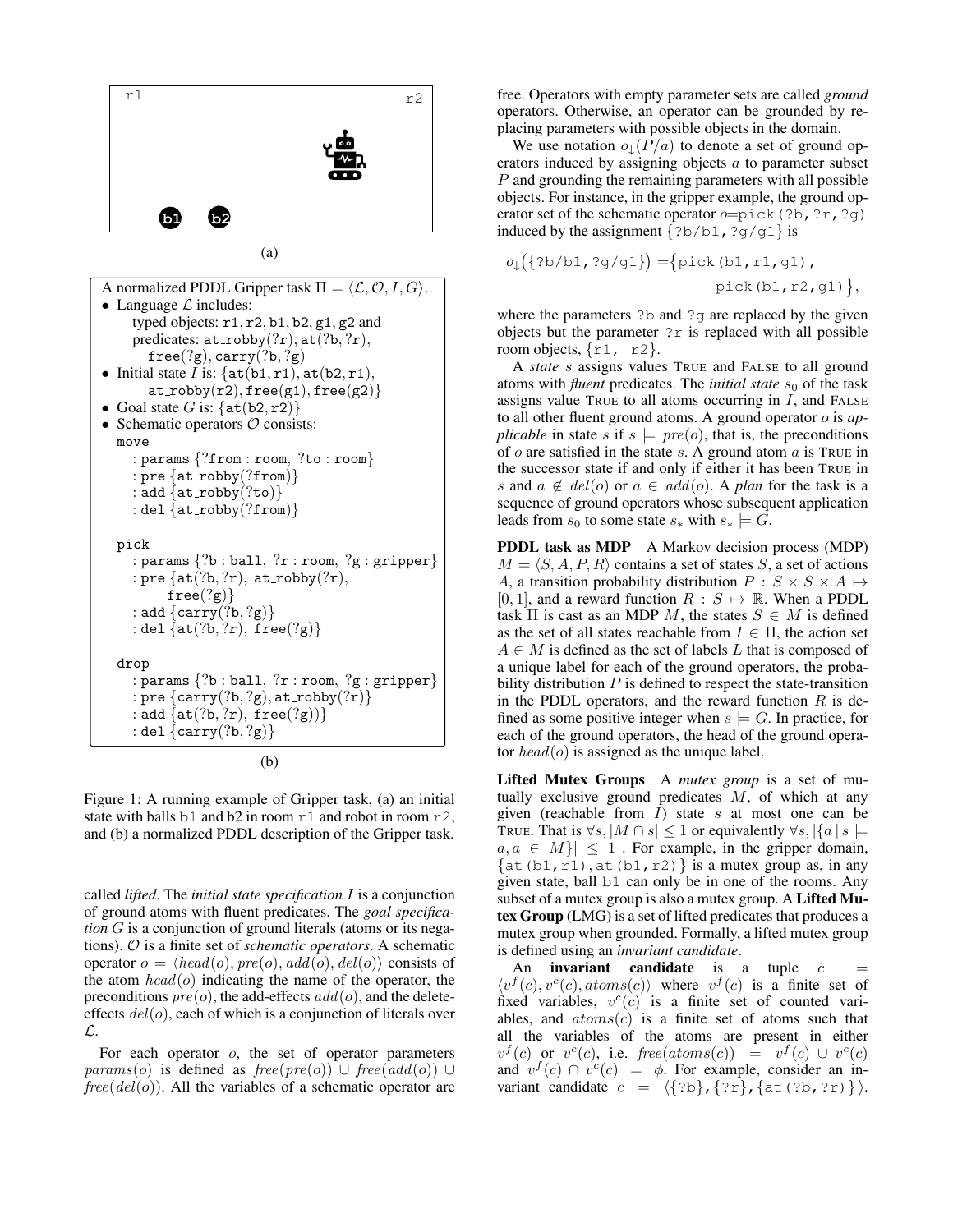Different groundings of fixed variables  $v^f(c) = \{?b\}$ generate different sets of ground atom and different grounding of counted variable  $v^{c}(c) = \{?r\}$  generates ground atoms within each set. We denote ground atom set with downarrow  $\downarrow$ . One of the ground atom sets for  ${?b/b1}$  is  $c_{\downarrow}(?b/b1) = {at(b1, r1)}$ , at (b1, r2) } and another ground set for  $\{?b/b2\}$  is  $c_{\downarrow}(?b/b2) = \{at(b2, r1), at(b2, r2)\}.$ 

An invariant candidate is called a lifted mutex group if all of its ground atom sets are mutex groups, that is,  $\forall x, s, |\{a \mid s \models a, a \in c_{\downarrow}(v^f(c)/x)\}| \leq 1.$  Here without loss of generality, we assume that each LMG has only one atom. If an LMG does not have any fixed variable, then it can generate only one ground mutex group. For example,  $\langle \emptyset, ?r, \{at\_robby(?r)\}\rangle$  induces only one ground atoms set  $\{at\_robby(r1),at\_robby(r2)\}.$ Fiser (2020) provides a method to identify the set of LMGs for a PDDL task. In what follows, a lifted mutex group  $l$  is called *relevant* to an operator *o* if  $atom(l) \in pre(o)$ .

## Label Reduction

The paper aims to reduce the action space of an AI planning task, described as an MDP for RL. As discussed in previous section, the set of RL actions or the label set  $L$  for such an MDP consists of label  $head(o)$  for each ground operator o. Here, we identify an assignment of labels to planning operators such that it generates a smaller label set  $L'$ , while producing an equivalent transition system. We capture this requirement by specifying the criteria for a *valid label reduction*. A label reduction is *valid* if it assigns distinct labels to any two ground operators that can be applied in a reachable state. For example, operators pick (b1, r1, g1) and pick(b2,r2,g1) cannot be applied in the same state as the gripper g1 cannot be in two different rooms in the same state. Thus, assigning the same label to both would be valid. But pick(b1,  $r1$ , q1) and pick(b2,  $r1$ , q2) can be applied in the same state, and hence cannot be assigned the same action label. Formally,

**Definition 1** A label reduction function  $\alpha : L \mapsto L'$  is **valid** *if any two distinct operator labels head*( $o_1$ ), head( $o_2$ )  $\in$ L *that are applicable in the same reachable state*  $(s \models pre(o_1) \land s \models pre(o_2))$  *are assigned distinct labels, that is*  $\alpha(head(o_1)) \neq \alpha(head(o_2))$ *.* 

This definition ensures that any two operators that are applicable in a same state are distinguishable. For each reduced label, the set of corresponding operators must include at most one applicable operator for each reachable state. Noticing the resemblance to predicate mutex groups, we call such operator sets *applicable operator mutex groups*.

Definition 2 *The set of ground operators* O′ *is an applicable operator mutex group (AOMG) if for any reachable state*  $s$ ,  $|\{o \mid s \models pre(o), o \in \mathcal{O}'\}| \leq 1$ .

Naturally, any subset of an AOMG is also an AOMG, and any subset of operators of size 1 is an AOMG. A partitioning of operators into AOMGs defines a valid label reduction, and vice versa, a valid label reduction defines a partitioning of operators into AOMGs. The problem of finding a label set

L' of size  $m \leq |L|$  is equivalent to the problem of finding a set cover of size m given a set of AOMGs  $\mathcal{O}'_1 \dots \mathcal{O}'_k$  such that  $\bigcup_{i=1}^{k} \mathcal{O}'_k$  is the set of all ground operators induced by  $\mathcal O$  and  $m < k$ . However, the set cover problem is defined over ground operator sets, and it becomes impractical to compute when the set of ground operators is large. Thus, we focus on finding AOMGs for (lifted) schematic operators. We find AOMGs for each schematic operator separately, by reducing its parameters. For example, given a schematic operator  $o = \text{pick}(?b, ?r, ?q)$  as a robot can only be in one specific room in any state, only one specific assignment to ?r is satisfiable in any state. So one possible set of AOMGs can be obtained by defining partial grounding of operator o on the subset of parameters obtained after removing ?r. That is  $\{o_{\downarrow}(\{?b/b, ?g/g\})|\forall b, g\}$  =  $\{$ [pick(b1, r1, g1), pick(b1, r2, g1) $\}$ ,  $\{pick(b1, r1, g2), pick(b1, r2, g2)\}, ...\}.$ 

Any (partial) parameter grounding defines a partitioning over set of (ground) operators, where each partition corresponds to a particular assignment of objects to a subset of parameters. Thus, we want to identify a *subset of parameters*  $(X)$  such that any assignment  $(c)$  to this subset results in the ground operator set  $(o_{\perp}(X/c))$  being an AOMG (like the subset  $\{?b, ?g\}$  in the above example). Note that LMGs have a similar property. Any assignment to their fixed variables results in a ground atom set being a mutex group. Next we show how LMGs can be used to identify the required parameter subset.

Theorem 1 *Given a schematic operator* o *and a lifted mutex group*  $l = \langle v^f(l), v^c(l), atom(l) \rangle$ *, if atom* $(l) \in pre(o)$ *, then any assignment*  $c$  to  $X = \mathit{params}(o) \setminus v^{c}(l)$  *results in*  $o_{\downarrow}(X/c)$  *being an AOMG.* 

**Proof:** Given an assignment  $v^f(l)/c$ , any state s can only satisfy at most one of the ground atoms from the mutex group  $l_{\downarrow}(v^{f}(l)/c)$  (from the definition of LMG). Consequently, as  $atom(l) \in pre(o)$ , the state can satisfy at most one of the preconditions of the ground operators in the set  $o_{\downarrow}(X/c)$ . Hence,  $o_{\downarrow}(X/c)$  is an AOMG.

The parameters from set  $v^{c}(l)$  need not be included in X, as given the assignment to  $v^f(l) \subset params(o)$ , the LMG *l* guarantees a unique assignment to parameters  $v^{c}(l)$ . Once the assignment to these parameters is identified, another LMG l' could now be used to identify the assignment to parameters  $v^c(l')$  and hence  $v^c(l')$  can also be removed from  $X$ . Essentially, we can leverage multiple LMGs to further reduce the subset  $X$ . Formally, this corresponds to the following problem, which we call *parameter seed set*:

**Input:** A schematic operator  $o$  with parameters  $params(o)$ and a set of *relevant* lifted mutex groups L. Find: A subset  $X \subseteqq$  params(o) of parameters s.t.  $\exists X_1, \ldots X_k$  with (i)  $X = X_1 \subseteq X_2 \subseteq \ldots \subseteq X_k =$ *params*(*o*), and (ii)  $X_{i+1} = X_i \cup v^c(l)$  for some  $l \in L$  s.t.  $v^f(l) \subseteq X_i$ .

Any assignment of objects to the parameter seed set  $X$ will result in a unique assignment to all the remaining parameters of  $o$  for any reachable state.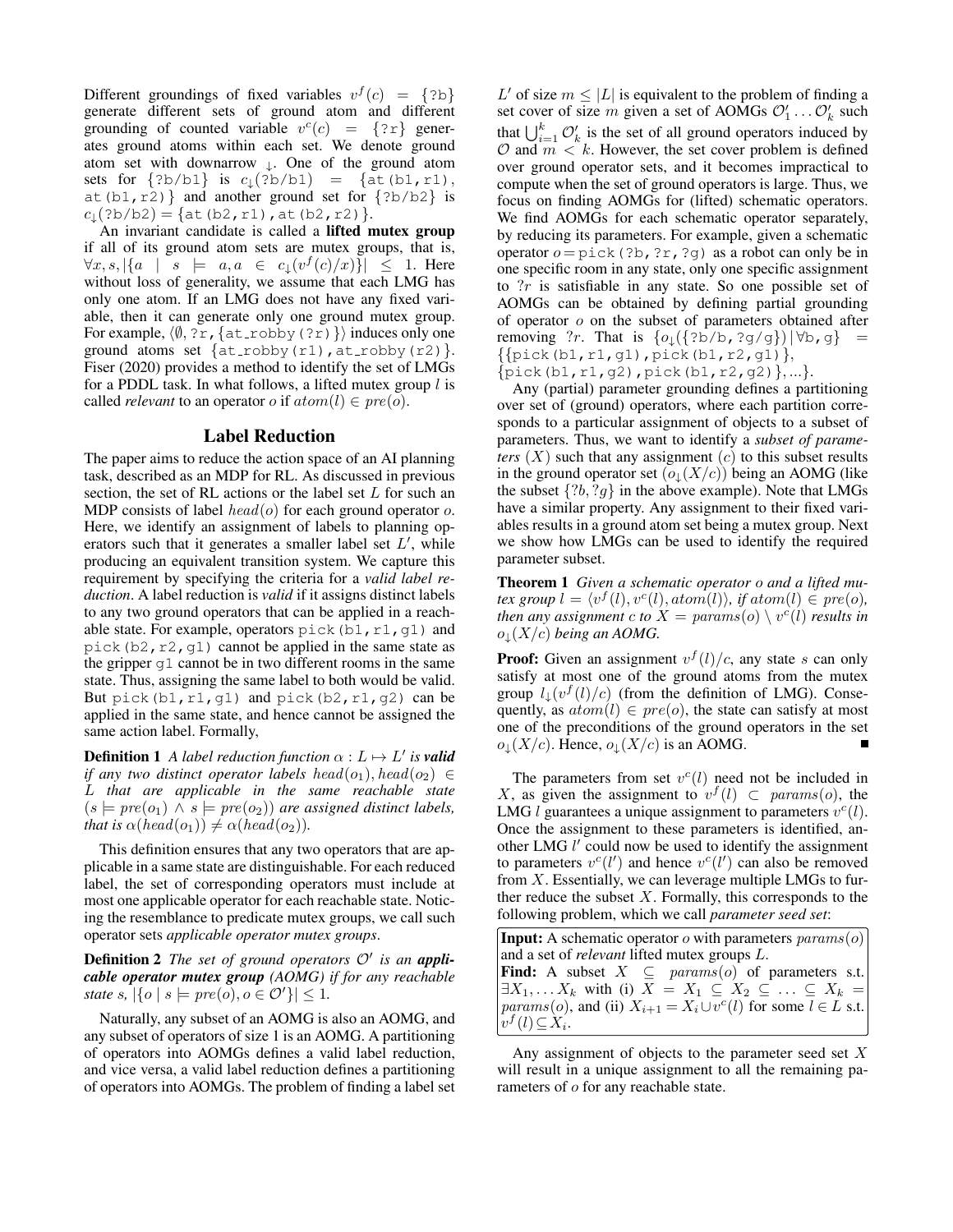Theorem 2 *Let* o *be a schematic operator over parameters* params(o) *and* X *be a solution to the parameter seed set problem above. Any assignment* c *of objects to* X *results in*  $o_{\perp}(X/c)$  *being an AOMG.* 

**Proof:** Let  $X_1 \subseteq X_2 \subseteq \ldots \subseteq X_k = \text{params}(o)$  and let  $l_1 \dots l_{k-1}$  be lifted mutex groups such that  $v^f(l_i) \in X_i$  and  $X_{i+1} = X_i \cup v^c(l_i)$ . Then, each  $X_i$  is a solution to the parameter seed set problem. We prove the claim by induction over the number of lifted mutex groups starting from  $k$ . Base claim of  $o_{\downarrow}(X_k/x)$  (one lifted mutex group) is AOMG results from Theorem 1. Now we assume that  $o_{\downarrow}(X_{i+1}/c_1)$ is an AOMG for any assignment  $\hat{c}$  to  $X_{i+1}$  and prove that  $o_{\downarrow}(X_i/\tilde{c})$  is an AOMG for any assignment  $\tilde{c}$  to  $X_i$ . Since  $l_i = \langle v^f(l_i), v^c(l_i), atom(l_i) \rangle$  is a lifted mutex group with  $v^f(l_i) \subseteq X_i$ , we have that  $l_i \downarrow (X_i/\tilde{c})$  is a mutex group. Let  $o_1, o_2$  be two ground operators in  $o_{\downarrow}(X_i/\tilde{c})$ . If both  $o_1$  and  $o_2$  belong to  $o_{\downarrow}(X_{i+1}/\hat{c})$ , we are done. Otherwise, assume  $o_1$  in  $o_{\downarrow}(X_{i+1}/c_1)$  and  $o_2$  in  $o_{\downarrow}(X_{i+1}/c_2)$ , where  $c_1$  and  $c_2$  agree on  $X_i$  but differ on  $X_{i+1} \setminus X_i$ . However, since  $X_{i+1} = X_i \cup v^c(l_i)$ , we have  $X_{i+1} \setminus X_i \subseteq v^c(l_i)$ , making  $c_1$  and  $c_2$  being mutually exclusive. Thus,  $o_{\downarrow}(X_i/\tilde{c})$  is an AOMG.

The parameter seed set problem is at least as hard as (optimal) delete-free STRIPS planning: a reduction introduces a lifted mutex group for each STRIPS ground operators, fixed variables as preconditions and counted variables as add effects. Interestingly, going in the other direction, to solve the parameter seed set problem, we cast it as a (deletefree) STRIPS planning task. We first find a set  $L$  of relevant LMGs. Then, for each schematic operator  $o$  we define a separate planning task  $\Pi_o = \langle \mathcal{L}_o, O_o, I_o, G_o \rangle$ , where

- Language  $\mathcal{L}_o$  contains a single predicate mark and an object for each parameter in  $params(o)$ .
- The set of operators  $\mathcal{O}_o$  consists of two schematic operators seed and  $get_l$ , one per each relevant LMG  $l$ , where seed  $:= \langle \text{seed}(x), \emptyset, \{\text{mark}(x)\}, \emptyset \rangle$  and  $\text{get}_l :=$  $\langle get_l, \{\text{mark}(x) \mid x \in v^f(l)\}, \{\text{mark}(y) \mid y \in v^c(l)\}, \emptyset \rangle.$
- Initial state  $I_o = \emptyset$
- Goal state  $G_o = \{\text{mark}(x) | \forall x \in \text{params}(o)\}.$

Here, the operator seed marks each parameter  $x \in \mathbb{R}$  $params(o)$  as an element of the seed set. Operator  $get_l$  indicates that a unique assignment for the parameters  $x \in v^{c}(l)$ can be identified if all parameters  $y \in v<sup>f</sup>(l)$  are known. Therefore, the parameters  $v^{c}(l)$  can be reduced. A plan for  $\Pi_{\alpha}$  corresponds to a sequence of seed and get, operators. The parameters marked by seed operator form the seed set and the rest are reduced.

**Theorem 3** *For a plan*  $\pi$  *of*  $\Pi_o$ ,  $X_{\pi} = \{c \mid \text{seed}(c) \in \pi\},$ *is a solution to the parameter seed set problem of* o*.*

**Proof:** Let  $\pi$  be a plan for  $\Pi_0$  (assume there are no redundant repetitions of operators in  $\pi$ ). Further, since seed operators have no preconditions, assume these operators come before get<sub>l</sub> operators, and let  $\pi = \pi_s \pi_q$  denote the partition of  $\pi$ into the two sequences of seed and  $get_l$  operators, respectively. Further, let  $s_1$  be the state resulting from applying  $\pi_s$ 

in the initial state  $I_0$  and  $s_1, \ldots, s_k$  be the sequence of states along  $\pi_a$  applied to  $s_1$ . Then, we have (i)  $s_1 \subseteq s_2 \subseteq \ldots \subseteq$  $s_k$  and  $s_k = \{\text{mark}(x) \mid x \in \text{params}(o)\}\)$ , as well as (ii)  $s_{i+1} = s_i \cup \text{add}(\text{get}_l) = \{\text{mark}(y) | y \in v^c(l)\}\)$  for some get<sub>l</sub> with  $pre(get_l) = {\maxk(x) | x \in v^f(l)} \subseteq s_i$ . Denoting now the parameters of  $o$  mentioned in the state  $s$  by  $X(s) = \{x \mid \text{mark}(x) \in s\}$ , we get that  $X_{\pi} = X(s_1)$  as requested.

Different plans may correspond to different parameter seed sets X and thus different AOMGs. To find the smallest possible label set  $L'$ , we want to minimize the number of AOMGs. So our objective is to find a seed set  $X$  with a minimal number of possible assignments. This objective is not linear. To overcome this issue, we generate all plans of the planning problem and choose the plan that minimizes an estimate of the possible number of assignments. This estimate for a seed set  $X$  is the product of the number of objects for each parameter in  $X$ .

To summarize, we find a parameter seed-set  $X$  for each schematic operator such that assigning objects to  $X$  will result in a set of ground operators that is an AOMG. Hence, all the ground operators in that set can be assigned the same reduced label.

## Experiments

We explicitly aim at answering the following questions: Q1: Does our approach reduce the size of the action label set? Is the reduction substantial?

Q2: Can the reduction help with learning RL policies?

To address Q1, we compare the size of label sets, obtained with and without the proposed reduction, on a representative set of 14 STRIPS domains from various IPC (using the typed versions where available). We use the implementation by Fiser (2020) for inferring the lifted mutex



Figure 2: Comparison of label set sizes.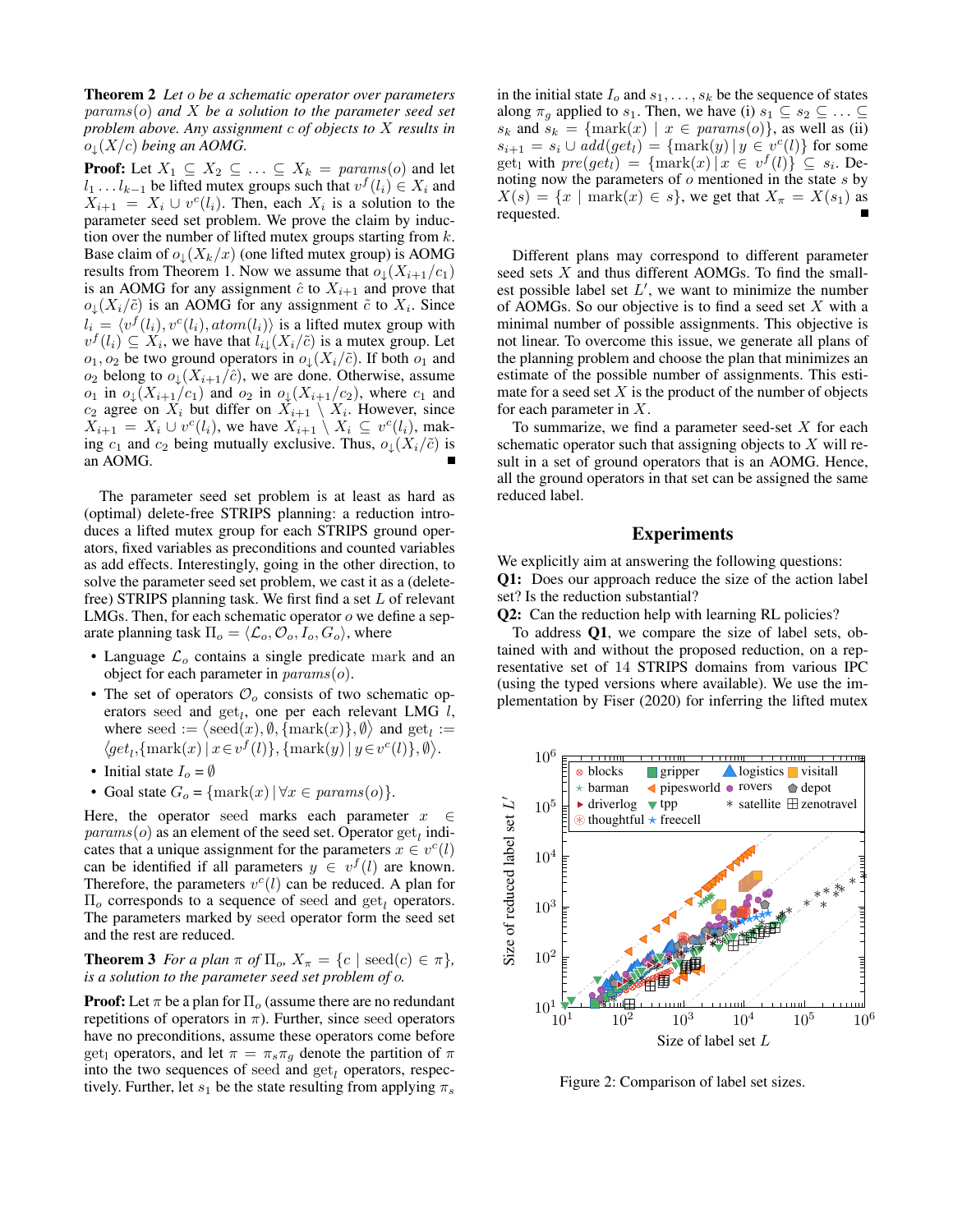

Figure 3: Learning curve in (a) ferry, (b) gripper, (c) blocks, and (d) logistics; with and without action label reduction.

groups, the ForbidIterative (FI) unordered top quality planner (Katz, Sohrabi, and Udrea 2020) to solve the *parameter seed set* planning task, and the Fast Downward planning system translator (Helmert 2006) to ground the schematic operators. As explained in the previous section, we get all the solutions to the parameter seed set planning task with FI planner (using  $|params(o)|$  quality multiplier) and choose one that has the lowest estimate of possible assignments.

Figure 2 compares the size of the label sets  $L'$  and  $L$ , obtained with and without the reduction resp., for each PDDL problem instance of the 14 STRIPS domains. Both axes are log-scaled. Points below the diagonal indicate instances where the label set with proposed reduction is smaller than the original one. The distance from the diagonal indicates the significance of the reduction. Gray dashed lines below the diagonal represents the order of magnitude of the reduction. *Our experimental results show a substantial reduction of the label set in most problem instances, going beyond* 2 *orders of magnitude on some problems.*

Table 1 summarizes the number of schematic operators that were reduced by our approach in those 14 IPC domains. It also presents the mean and max number of reducible parameters found in the schematic operators, i.e.,  $|params(o)| - |X|$ . Each row of the table represents a domain, aggregating results over the instances of that domain. Of the 14 domains considered, in 11 domains we were able to reduce at-least one parameter in all the schematic operators. The largest reduction, in terms of the number of reducible parameters, is observed in *freecell, pipesworld, thoughtful*, *tpp*, and *zenotravel* domains. Each having 3–5 parameters reduced for some schematic operators. Note that the number of reduced parameters (in Table 1) is not proportional to the number of reduced actions (in Figure 2). Nevertheless, the number of reduced parameters indicate the importance of parameter reduction. The total compute time did not exceed 4 seconds for any of these problems.

Moving on to question Q2, to evaluate the advantage of reducing the label set size, we cast the PDDL task as an MDP with the reduced label set and learn an RL policy. We focus on 4 classical planning domains from Rivlin, Hazan, and Karpas (2020): *Ferry, Gripper, Blocks,* and *Logistics*. Since our aim is to evaluate the advantage of reducing the action space, and not to evaluate the generalization of policies, we fixed the number of objects in each domain. We

| Domain     | # reduced | reducible parameters |                 |
|------------|-----------|----------------------|-----------------|
|            | operators | max $\%$ (#)         | mean $\%$ (#)   |
| blocks     | 3/4       | 50\% (0.75)          | $50\% (0.75)$   |
| gripper    | 3/3       | 49% (1.33)           | $49\%$ $(1.33)$ |
| logistics  | 6/6       | 58% (1.83)           | 55\% (1.76)     |
| visitall   | 1/1       | $50\%$ $(1.00)$      | $50\%$ $(1.00)$ |
| barman     | 10/12     | $42\%$ $(2.00)$      | $42\% (2.00)$   |
| pipesworld | 6/6       | 79\% (5.00)          | $60\%$ $(3.87)$ |
| rovers     | 9/9       | $63\% (2.40)$        | $54\% (2.10)$   |
| depot      | 5/5       | 47\% (1.80)          | 47\% (1.80)     |
| driverlog  | 6/6       | 47% (1.50)           | 47\% $(1.50)$   |
| tpp        | 4/4       | 62\% (4.00)          | $62\%$ $(4.00)$ |
| satellite  | 5/5       | $93\% (2.60)$        | $52\%$ $(1.46)$ |
| zenotravel | 5/5       | 79% (3.40)           | $62\% (2.68)$   |
| thoughtful | 20/21     | 73\% (3.24)          | 73\% (3.24)     |
| freecell   | 10/10     | 65\% (3.30)          | 65\% (3.30)     |

Table 1: Summary of lifted operators reduced by our approach in 14 IPC domains. Column 2 presents the number of lifted operators that were reduced out of total number of lifted operator in the domain file. Column 3 & 4 presents the maximum & mean of percent (number) of reducible parameters found per operator, i.e  $|params(o)| - |X|$ .

generate 500 unique pairs of initial and goal state in each domain. Of these, 250 were used in training and remaining were set aside for evaluation. Table 2 summarizes the number of objects selected in each domain and the number of action labels. We used PDDLEnv<sup>1</sup> library to convert the PDDL domain and problem files to RL Environment. Inspired by the work of Gehring et al. (2022), we used a domain-independent planning heuristic,  $h^{\text{FF}}$ , as dense reward function. We employed the Double DQN (van Hasselt, Guez, and Silver 2016) implementation from the ACME RL library (Hoffman et al. 2020) to learn a state-action value function and applied a greedy policy  $\pi(s) = \max_{a} Q(s, a)$ 

<sup>1</sup> https://github.com/gehring/pddlenv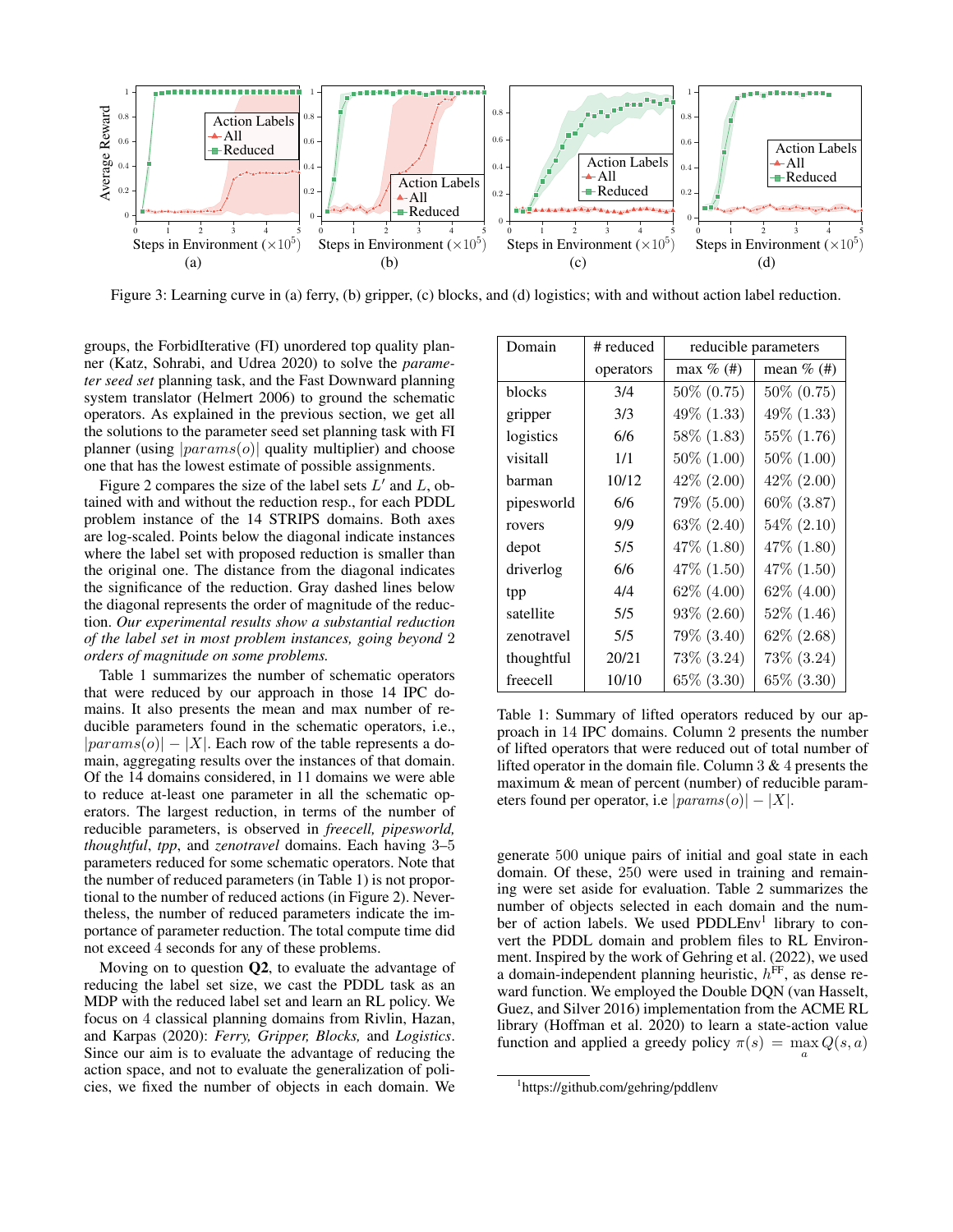| Domain        | Objects               | # Action Labels |         |
|---------------|-----------------------|-----------------|---------|
|               |                       | Grounded        | Reduced |
| <b>Blocks</b> | 4 blocks              | 40              | 13      |
| Ferry         | 3 cars                | 24              |         |
|               | 3 locations           |                 |         |
| Gripper       | 4 balls               | 36              | 14      |
|               | 2 locations           |                 |         |
| Logistics     | 2 packages, 2 cities, | 68              | 20      |
|               | 2 trucks, 1 airplane  |                 |         |

Table 2: Summary of domains used in RL evaluations.

| <b>Hyperparameters</b> | <b>Values</b>             | <b>Exception</b> |
|------------------------|---------------------------|------------------|
| Learning Rate          | 0.003                     |                  |
| <b>Batch Size</b>      | 4                         | 16 in Logistics  |
| <b>Input Size</b>      | # possible state literals |                  |
| Output Size            | # Action labels           |                  |
| Hidden layers          | 3                         |                  |
| Hidden units           | 64                        | 512 in Logistics |
| Discount               | 0.95                      |                  |
| Max Episode Length     | 100                       |                  |

Table 3: Summary of hyperparameters used in RL evaluations.

in our evaluation. Table 3 describes all the hyperparameters used in the domains. The experiments were performed on computing clusters with Intel(R) Xeon(R) CPU E5-2667 v2 @ 3.30GHz and Tesla K80.

Figure 3 shows learning curves aggregated over 5 runs with random seeds. For Ferry and Gripper domains (Figure 3 a and b), the reduction of action labels improves the sample efficiency by as many as 300, 000 steps. In Blocks and Logistics domains (Figure 3 c and d), the baseline without the label reduction was not able to learn a policy. Once a reduced label set is used, the training becomes feasible. It is clear from these plots that reducing the action label set yields significant gain in terms of sample efficiency. The problem files that are used for the RL evaluation can be considered minuscule, since there are only a few objects (4–7) in each of the domains and there are not too many labels to begin with. However, our results show that even in such small-scale problems reducing the action labels is advantageous. In large problems (with many objects) our approach can provide tremendous leverage for training RL algorithms as action set is reduced by order of magnitudes. With this, we answer the Q2 affirmatively.

## Related Work

Various approaches have been studies in RL to reduce the action space. Stochastic action sets (Boutilier et al. 2018) and invalid action masking (Huang and Ontañón 2020; Bamford and Ovalle 2021; Kanervisto, Scheller, and Hautamäki 2020) restricts the action selected by an agent to a small subset of actions that are feasible in the given state. This is done by assigning zero probability (or -inf score) to invalid actions. While the stochastic action sets and invalid action masking define a state-dependent subset of feasible actions, our action reduction is independent of the current state. Indeed, our approach can be combined with invalid action masking to further accelerate the convergence.

Another approach to manage large number of actions in an MDP is by using factored action spaces (Pazis and Lagoudakis 2011; Geißer, Speck, and Keller 2020; Guestrin, Lagoudakis, and Parr 2002). With factored action space, an action is decomposed into multiple components and represented as either a decision tree or a vector. It is straight forward to convert predicate action space (for example, gripper actions  $\{ \text{drop}(b1, r2, g1), \text{pick}(b2, r1, g2), \ldots \})$ to a factored action space  $(a_0, a_1, \ldots, a_n)$  with  $a_0$  denoting the action identifier (for example, drop or pick) and  $a_1, \ldots, a_n$ , denoting the parameters. Our approach of identifying the parameter seed set can be used to reduce the number of factors in the factored action spaces.

In planning literature, label reduction techniques are used to reduce the number of transition labels in an abstract transition graph (Helmert et al. 2014; Sievers, Wehrle, and Helmert 2014). The aim of label reduction in this setting is to simplify the transition system by creating equivalence between labelled transitions. In this work, the purpose of label reduction is different. Labels of operators that are never applicable together are reduced to the same label, allowing to differentiate applicable operators in a given state.

## Discussion and Future Work

In this work, we have introduced definitions of a valid label reduction and applicable operator mutex groups and have shown the connection between the two. We have presented a method for automatically deriving operator label reductions for planning tasks based on operator parameter reduction. For that, a parameter seed set problem was introduced, and a solution to the problem was suggested by translating it to delete-free planning. Our experimental evaluation shows a significant reduction in operator labels when using our approach, across all tested planning domains. This reduction translates into improved performance of standard RL agents on the tested problems.

Our method, however, does not guarantee optimality of the valid reduction size, even for the restricted case considered in this work. Finding provably minimal size reductions is an interesting topic for future research. Further, we have not explored the possible benefits of operator parameter reduction for lifted planning, such as for faster successor generation (Corrêa et al. 2020) or heuristic computation (Corrêa et al. 2021; Lauer et al. 2021).